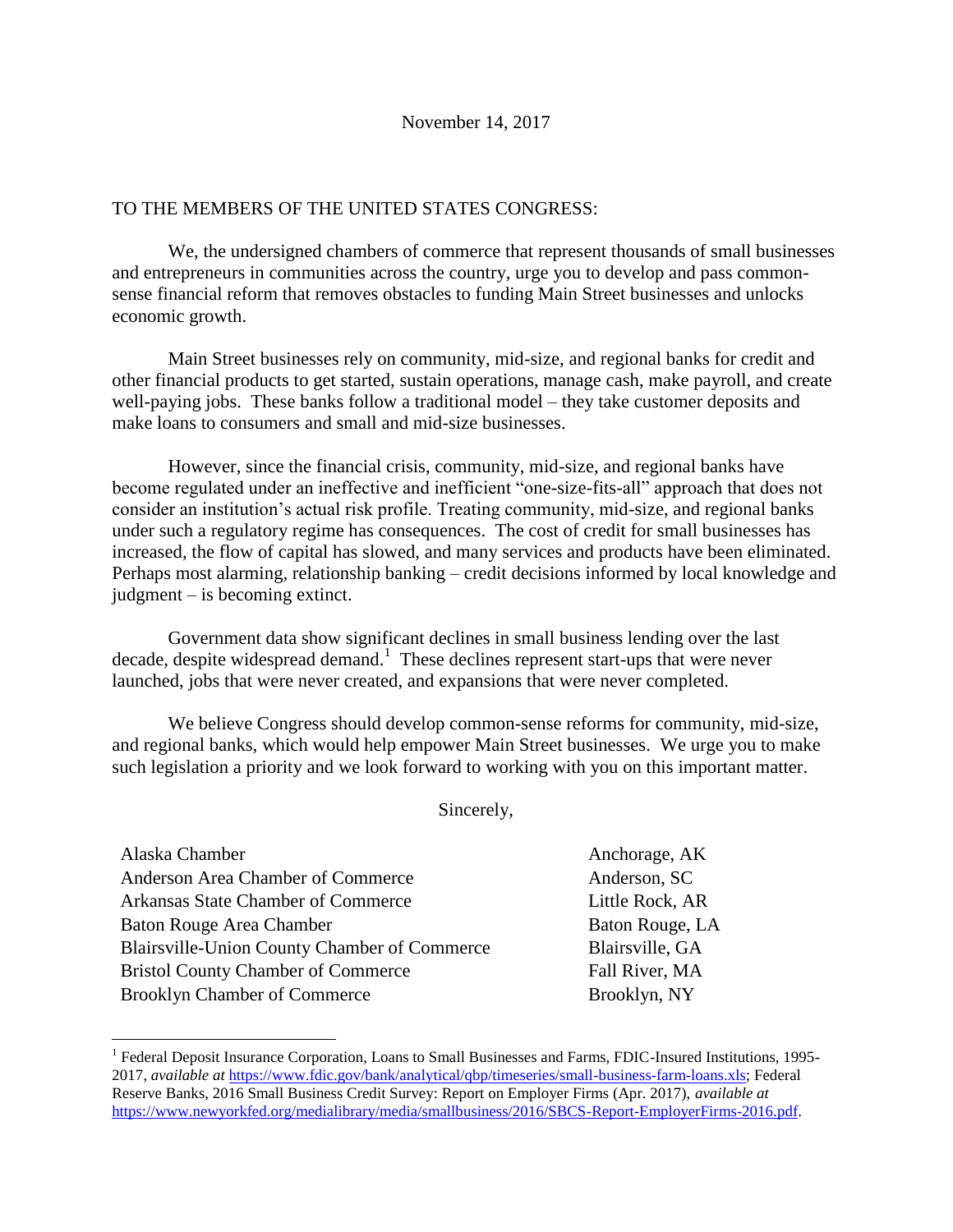Bullhead Area Chamber of Commerce Bullhead City, AZ Business Council of Alabama Montgomery, AL Caldwell Chamber of Commerce Lenoir, NC Camarillo Chamber of Commerce Camarillo, CA Cape Cod Canal Region Chamber **Buzzards Bay, MA** Capital Region Chamber Colonie, NY Central Louisiana Regional Chamber of Commerce Alexandria, LA Chemung County Chamber of Commerce Elmira, NY Chester County Chamber of Business & Industry Malvern, PA Chicago Southland Chamber of Commerce Orland Park, IL Clarion Area Chamber of Business & Industry Clarion, PA Colorado Business Roundtable Denver, CO Columbia Chamber of Commerce Columbia, MO Covington County Chamber of Commerce Collins, MS Edwardsville/Glen Carbon Chamber of Commerce Edwardsville, IL Fayetteville Chamber of Commerce Fayetteville, AR Florida Chamber of Commerce Tallahassee, FL Gilbert Chamber of Commerce Gilbert, AZ Glendale Chamber of Commerce Glendale, AZ Glenwood Springs Chamber of Commerce Glenwood Springs, CO Greater Boston Chamber of Commerce Boston, MA Greater Coachella Valley Chamber of Commerce Indio, CA Greater Idaho Falls Chamber **Idaho Falls**, ID Greater Irmo Chamber of Commerce Irmo, SC Greater Phoenix Chamber of Commerce Phoenix, AZ Greater Rochester Chamber of Commerce Rochester, NY Greater Springfield Chamber of Commerce Springfield, VA Greater Yakima Chamber of Commerce Yakima, WA Harrisburg Regional Chamber & CREDC Harrisburg, PA Hueneme Chamber of Commerce Port Hueneme, CA Illinois Chamber of Commerce Springfield, IL Indiana Chamber of Commerce The Indianapolis, IN Inglewood Airport Area Chamber Inglewood, CA Iowa Association of Business and Industry Des Moines, IA Jamestown Area Chamber of Commerce Jamestown, ND Jeff Davis Chamber of Commerce Jennings, LA Jefferson Chamber of Commerce Metairie, LA Johnson City Chamber of Commerce Johnson City, TN Johnson City Chamber of Commerce Jonesboro, AR Lake Havasu Area Chamber of Commerce Lake Havasu City, AZ Lansing Regional Chamber Lansing, MI Las Vegas Metro Chamber of Commerce Las Vegas, NV Laurinburg Scotland County Area Chamber of Commerce Laurinburg, NC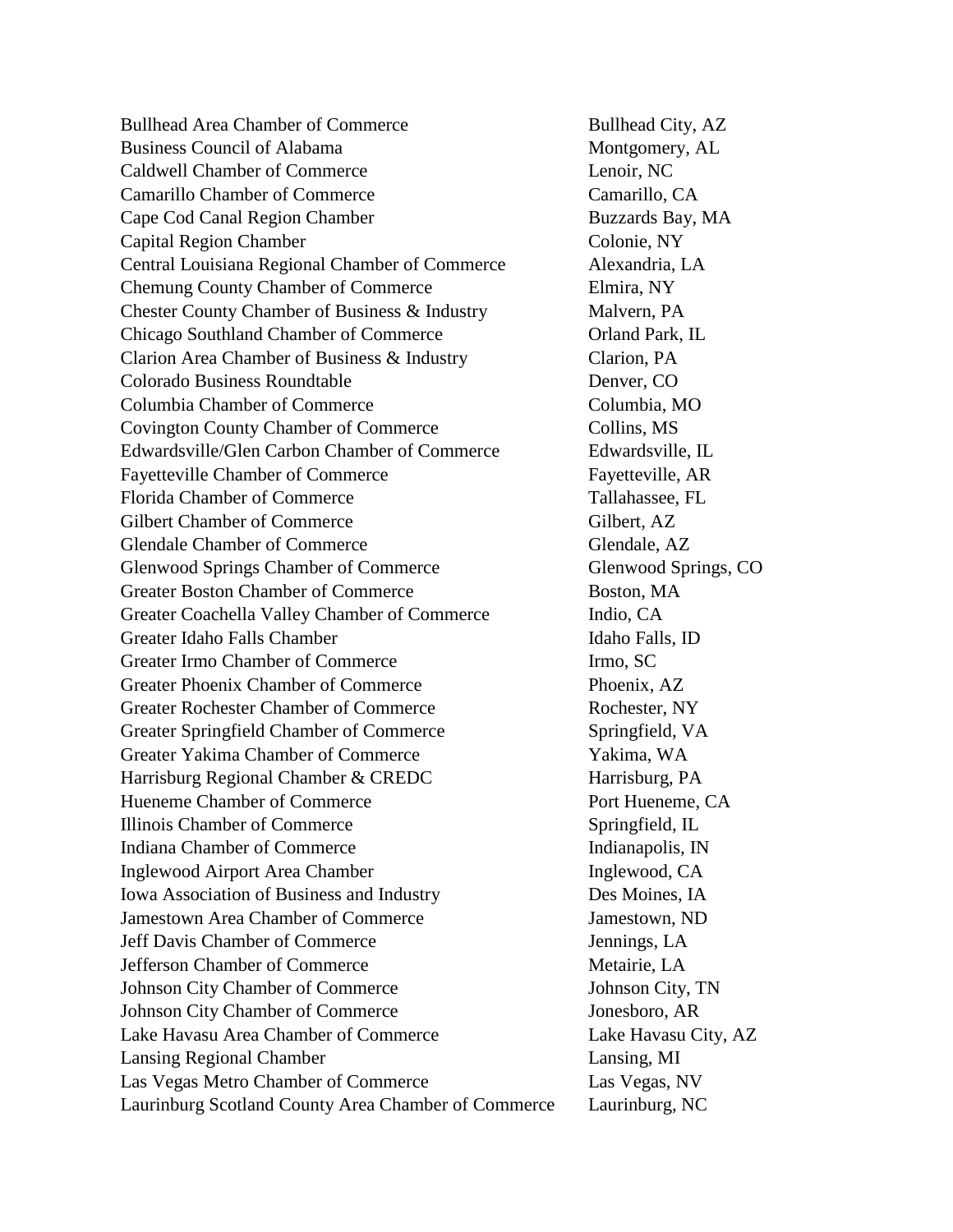Little Rock Regional Chamber of Commerce Little Rock, AR Longview Chamber of Commerce Longview TX Los Angeles Area Chamber of Commerce Pasadena, CA Lubbock Chamber of Commerce Lubbock, TX Mesa Chamber of Commerce Mesa, AZ Minnesota Chamber of Commerce St. Paul, MN Montana Chamber of Commerce Helena, MT Moore County Chamber of Commerce Southern Pines, NC Murrieta Chamber of Commerce Murrieta, CA Myrtle Beach Area Chamber of Commerce Myrtle Beach, SC Naperville Area Chamber of Commerce Naperville, IL New Mexico Association of Commerce and Industry Albuquerque, NM North Carolina Chamber Raleigh, NC North Central Massachusetts Chamber of Commerce Fitchburg, MA North Country Chamber of Commerce Plattsburgh, NY Orange County Business Council Irvine, CA Oxnard Chamber of Commerce **Oxnard, CA** Pasco Chamber of Commerce Pasco, WA Pearland Chamber of Commerce Pearland, TX Pennsylvania Chamber of Business and Industry Harrisburg, PA Perry County Chamber of Commerce Tell City, IN Plainfield Chamber of Commerce Plainfield, IN Quad Cities Chamber of Commerce Davenport, IA Queens Chamber of Commerce Jackson Heights, NY Reno-Sparks Chamber of Commerce Reno, NV Rogers-Lowell Area Chamber of Commerce Rogers, AR Salt Lake Area Chamber of Commerce Salt Lake City, UT San Diego Regional Chamber of Commerce San Diego, CA San Francisco Chamber of Commerce San Francisco, CA San Gabriel Valley Economic Partnership Irwindale, CA Schuylkill Chamber of Commerce Pottsville, PA Somerset County Chamber of Commerce Somerset, PA South Baldwin Chamber Foley, AL South Carolina Chamber of Commerce Columbia, SC South Metro Denver Chamber Centennial, CO South Padre Island Chamber of Commerce South Padre Island, TX South Shore Chamber of Commerce Rockland, MA South Summit Chamber of Commerce Barberton, OH Southeast Kentucky Chamber of Commerce Pikeville, KY St. Joseph Chamber of Commerce St. Joseph, MO St. Tammany West Chamber of Commerce Covington, LA Sweet Grass County Chamber of Commerce Big Timber, MT SWLA Chamber-Economic Development Alliance Lake Charles , LA